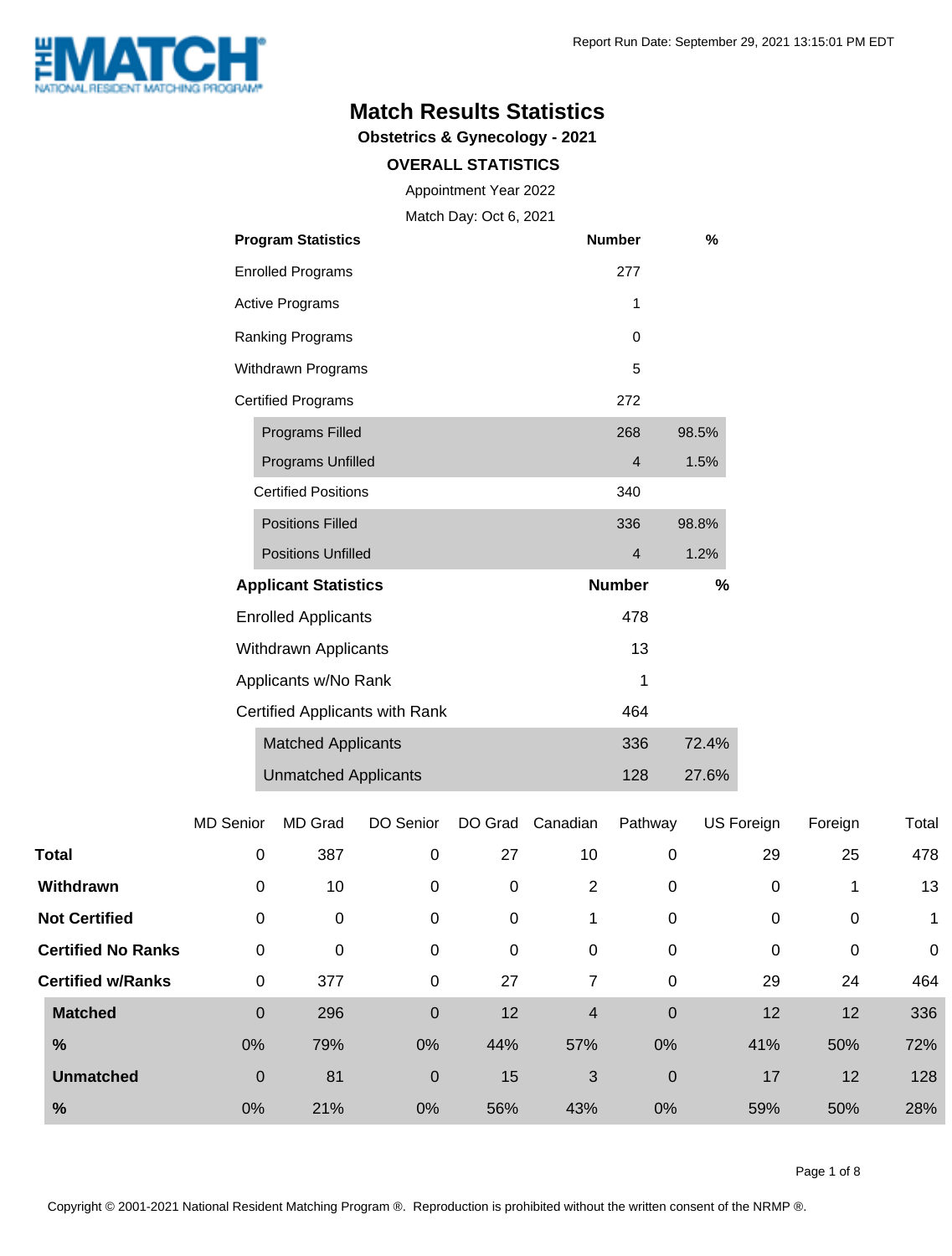#### **STATISTICS BY SPECIALTY**

### **Complex Family Planning**

| <b>Program Statistics</b>              | <b>Number</b> | %      |
|----------------------------------------|---------------|--------|
| <b>Enrolled Programs</b>               | 26            |        |
| <b>Active Programs</b>                 | 0             |        |
| <b>Ranking Programs</b>                | 0             |        |
| <b>Withdrawn Programs</b>              | 1             |        |
| <b>Certified Programs</b>              | 25            |        |
| <b>Programs Filled</b>                 | 25            | 100.0% |
| <b>Programs Unfilled</b>               | $\mathbf 0$   | 0.0%   |
| <b>Certified Positions</b>             | 25            |        |
| <b>Positions Filled</b>                | 25            | 100.0% |
| <b>Positions Unfilled</b>              | $\mathbf 0$   | 0.0%   |
| <b>Applicant Statistics</b>            | <b>Number</b> | %      |
| <b>Matched Applicants</b>              | 25            |        |
| <b>MD Graduate</b>                     | 25            | 100.0% |
| Applicants Preferring this Specialty * | 32            |        |
| Matched to this Specialty              | 25            | 78.1%  |
| Matched to Different Specialty         | 0             | 0.0%   |
| Did not Match to any Program           | 7             | 21.9%  |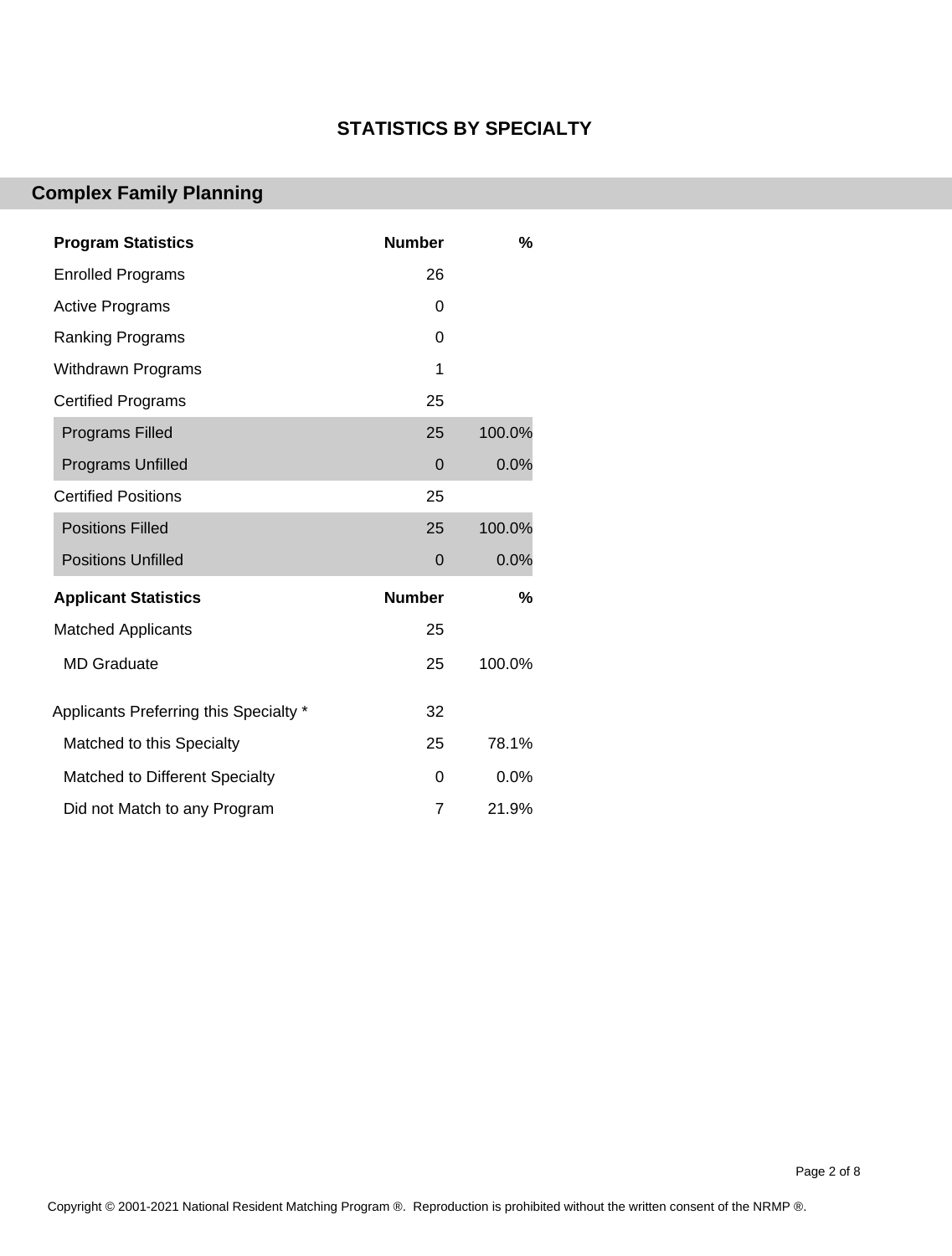# **Gynecologic Oncology**

| <b>Program Statistics</b>              | <b>Number</b> | %      |
|----------------------------------------|---------------|--------|
| <b>Enrolled Programs</b>               | 60            |        |
| <b>Active Programs</b>                 | 0             |        |
| Ranking Programs                       | 0             |        |
| <b>Withdrawn Programs</b>              | 1             |        |
| <b>Certified Programs</b>              | 59            |        |
| <b>Programs Filled</b>                 | 59            | 100.0% |
| <b>Programs Unfilled</b>               | $\Omega$      | 0.0%   |
| <b>Certified Positions</b>             | 74            |        |
| <b>Positions Filled</b>                | 74            | 100.0% |
| <b>Positions Unfilled</b>              | $\mathbf 0$   | 0.0%   |
| <b>Applicant Statistics</b>            | <b>Number</b> | %      |
| <b>Matched Applicants</b>              | 74            |        |
| U.S. Foreign                           | 3             | 4.1%   |
| <b>MD</b> Graduate                     | 70            | 94.6%  |
| Foreign                                | 1             | 1.4%   |
| Applicants Preferring this Specialty * | 103           |        |
| Matched to this Specialty              | 74            | 71.8%  |
| Matched to Different Specialty         | 0             | 0.0%   |
| Did not Match to any Program           | 29            | 28.2%  |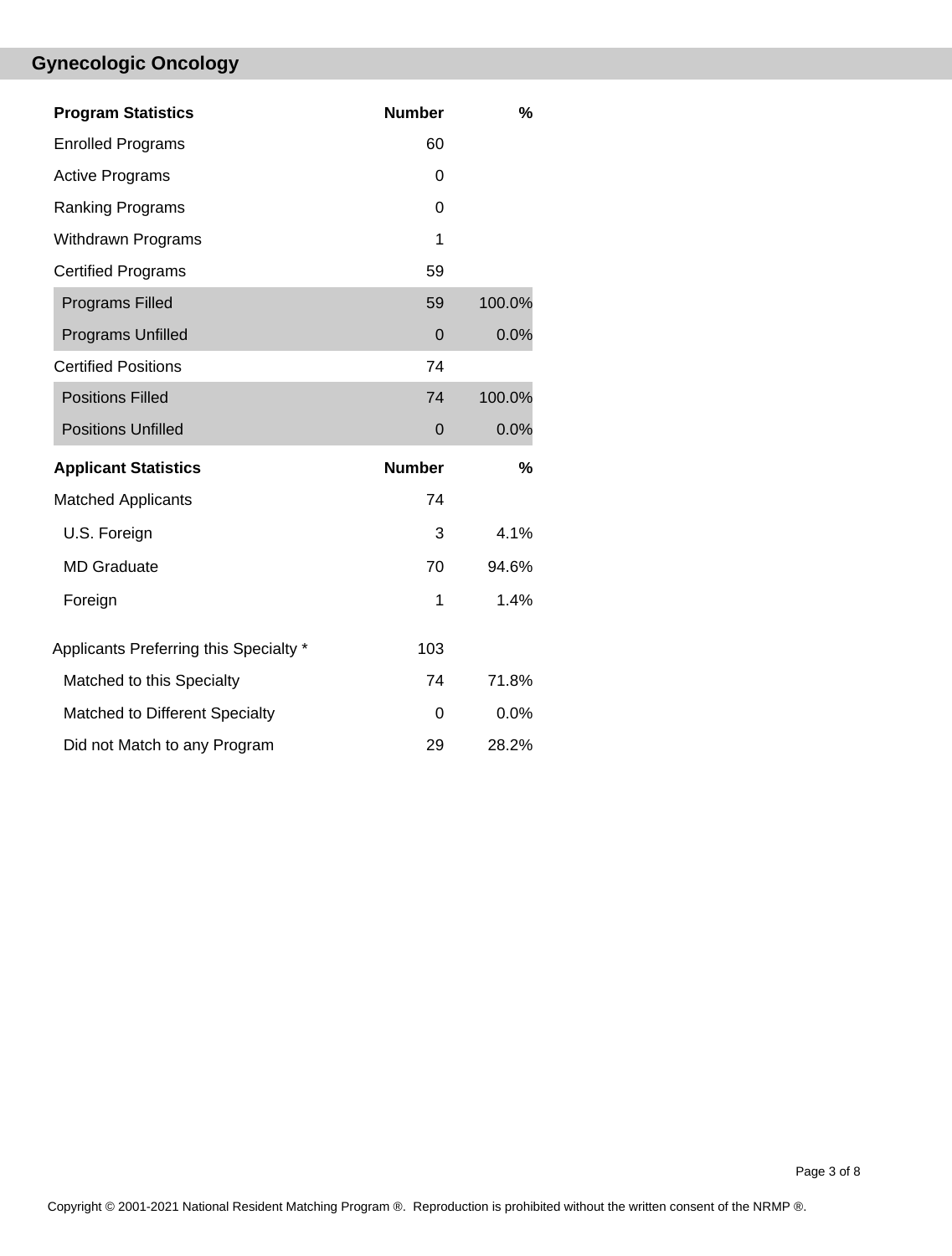#### **Maternal-Fetal Medicine**

| <b>Program Statistics</b>              | <b>Number</b> | %     |
|----------------------------------------|---------------|-------|
| <b>Enrolled Programs</b>               | 99            |       |
| <b>Active Programs</b>                 | 0             |       |
| <b>Ranking Programs</b>                | 0             |       |
| <b>Withdrawn Programs</b>              | 0             |       |
| <b>Certified Programs</b>              | 99            |       |
| <b>Programs Filled</b>                 | 98            | 99.0% |
| <b>Programs Unfilled</b>               | $\mathbf{1}$  | 1.0%  |
| <b>Certified Positions</b>             | 137           |       |
| <b>Positions Filled</b>                | 136           | 99.3% |
| <b>Positions Unfilled</b>              | 1             | 0.7%  |
|                                        |               |       |
| <b>Applicant Statistics</b>            | <b>Number</b> | %     |
| <b>Matched Applicants</b>              | 136           |       |
| U.S. Foreign                           | 5             | 3.7%  |
| <b>MD Graduate</b>                     | 120           | 88.2% |
| Foreign                                | 6             | 4.4%  |
| <b>DO Graduate</b>                     | 5             | 3.7%  |
| Applicants Preferring this Specialty * | 170           |       |
| Matched to this Specialty              | 136           | 80.0% |
| Matched to Different Specialty         | $\Omega$      | 0.0%  |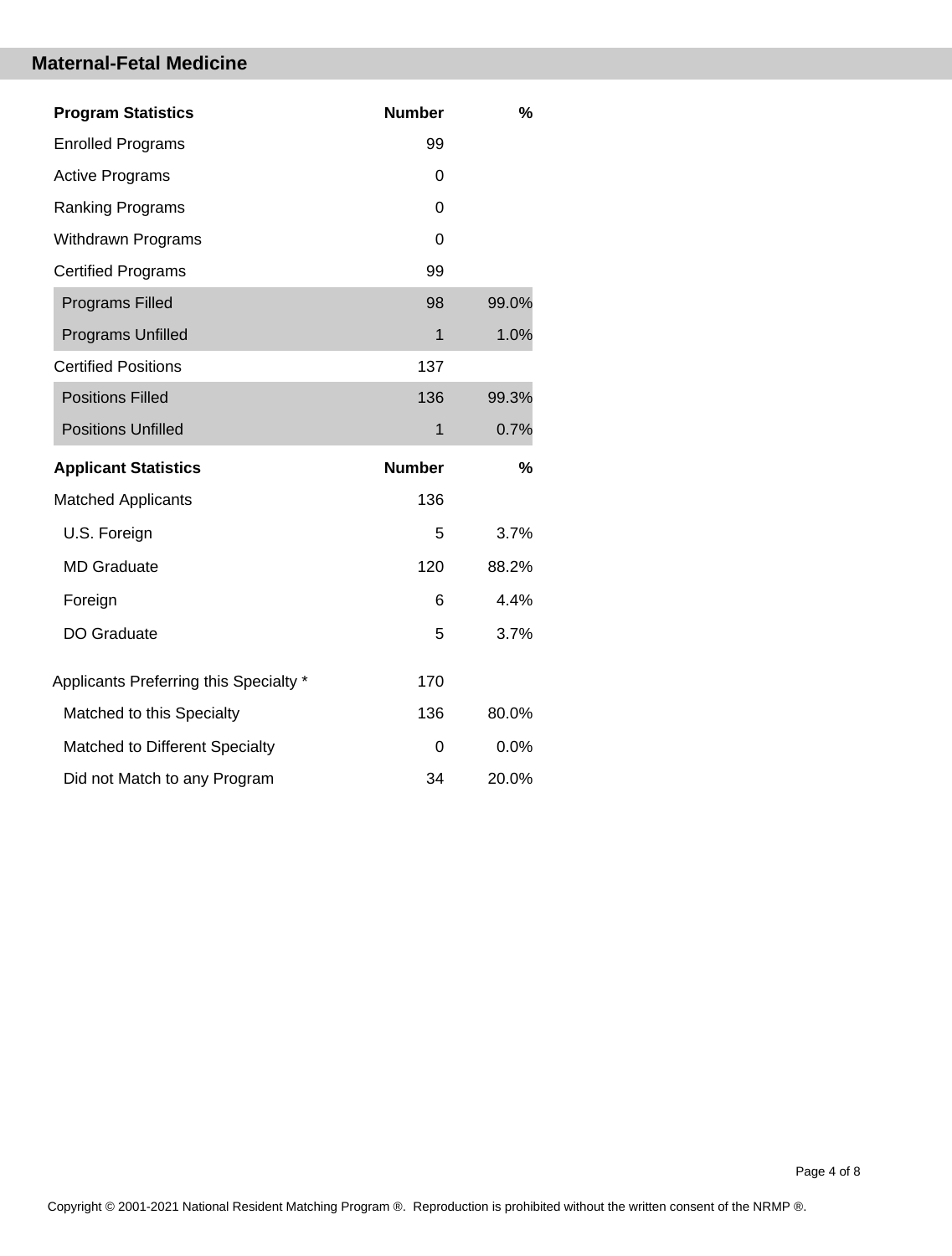# **Minimally Invasive Gynecologic Surgery**

| <b>Program Statistics</b>              | <b>Number</b>  | %     |
|----------------------------------------|----------------|-------|
| <b>Enrolled Programs</b>               | 39             |       |
| <b>Active Programs</b>                 | 0              |       |
| Ranking Programs                       | 0              |       |
| <b>Withdrawn Programs</b>              | $\overline{2}$ |       |
| <b>Certified Programs</b>              | 37             |       |
| <b>Programs Filled</b>                 | 36             | 97.3% |
| Programs Unfilled                      | $\mathbf{1}$   | 2.7%  |
| <b>Certified Positions</b>             | 41             |       |
| <b>Positions Filled</b>                | 40             | 97.6% |
| <b>Positions Unfilled</b>              | $\mathbf{1}$   | 2.4%  |
|                                        |                |       |
| <b>Applicant Statistics</b>            | <b>Number</b>  | %     |
| <b>Matched Applicants</b>              | 40             |       |
| U.S. Foreign                           | 1              | 2.5%  |
| <b>MD</b> Graduate                     | 30             | 75.0% |
| Foreign                                | 1              | 2.5%  |
| DO Graduate                            | 5              | 12.5% |
| Canadian                               | 3              | 7.5%  |
| Applicants Preferring this Specialty * | 76             |       |
| Matched to this Specialty              | 40             | 52.6% |
| Matched to Different Specialty         | 0              | 0.0%  |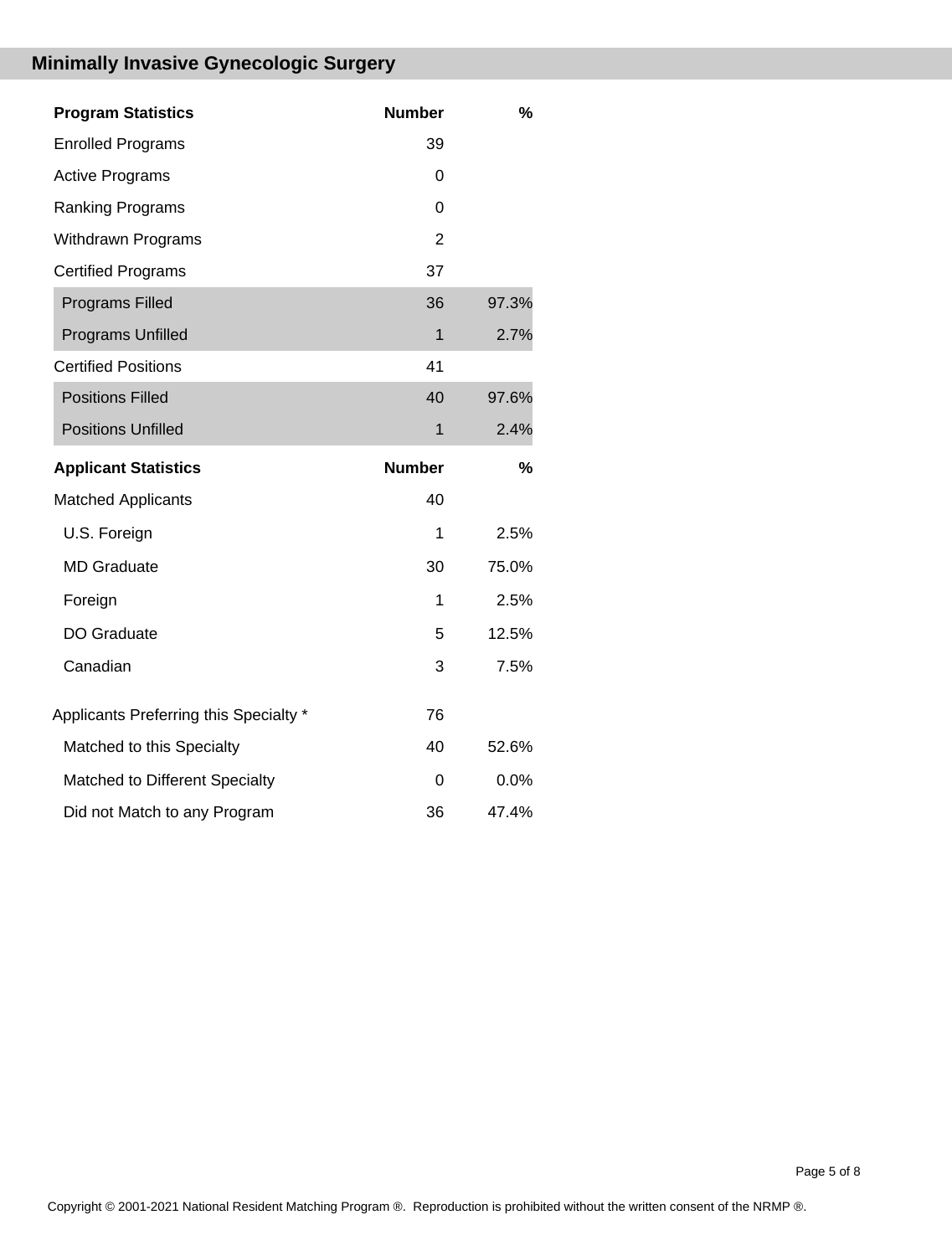# **Pediatric and Adolescent Gynecology**

| <b>Program Statistics</b>              | <b>Number</b>  | %     |
|----------------------------------------|----------------|-------|
| <b>Enrolled Programs</b>               | 12             |       |
| <b>Active Programs</b>                 | 0              |       |
| Ranking Programs                       | 0              |       |
| <b>Withdrawn Programs</b>              | 1              |       |
| <b>Certified Programs</b>              | 11             |       |
| <b>Programs Filled</b>                 | 9              | 81.8% |
| <b>Programs Unfilled</b>               | $\overline{2}$ | 18.2% |
| <b>Certified Positions</b>             | 14             |       |
| <b>Positions Filled</b>                | 12             | 85.7% |
| <b>Positions Unfilled</b>              | 2              | 14.3% |
|                                        |                |       |
| <b>Applicant Statistics</b>            | <b>Number</b>  | %     |
| <b>Matched Applicants</b>              | 12             |       |
| U.S. Foreign                           | 1              | 8.3%  |
| <b>MD</b> Graduate                     | $\overline{7}$ | 58.3% |
| Foreign                                | $\overline{2}$ | 16.7% |
| DO Graduate                            | 1              | 8.3%  |
| Canadian                               | 1              | 8.3%  |
| Applicants Preferring this Specialty * | 13             |       |
| Matched to this Specialty              | 12             | 92.3% |
| Matched to Different Specialty         | $\Omega$       | 0.0%  |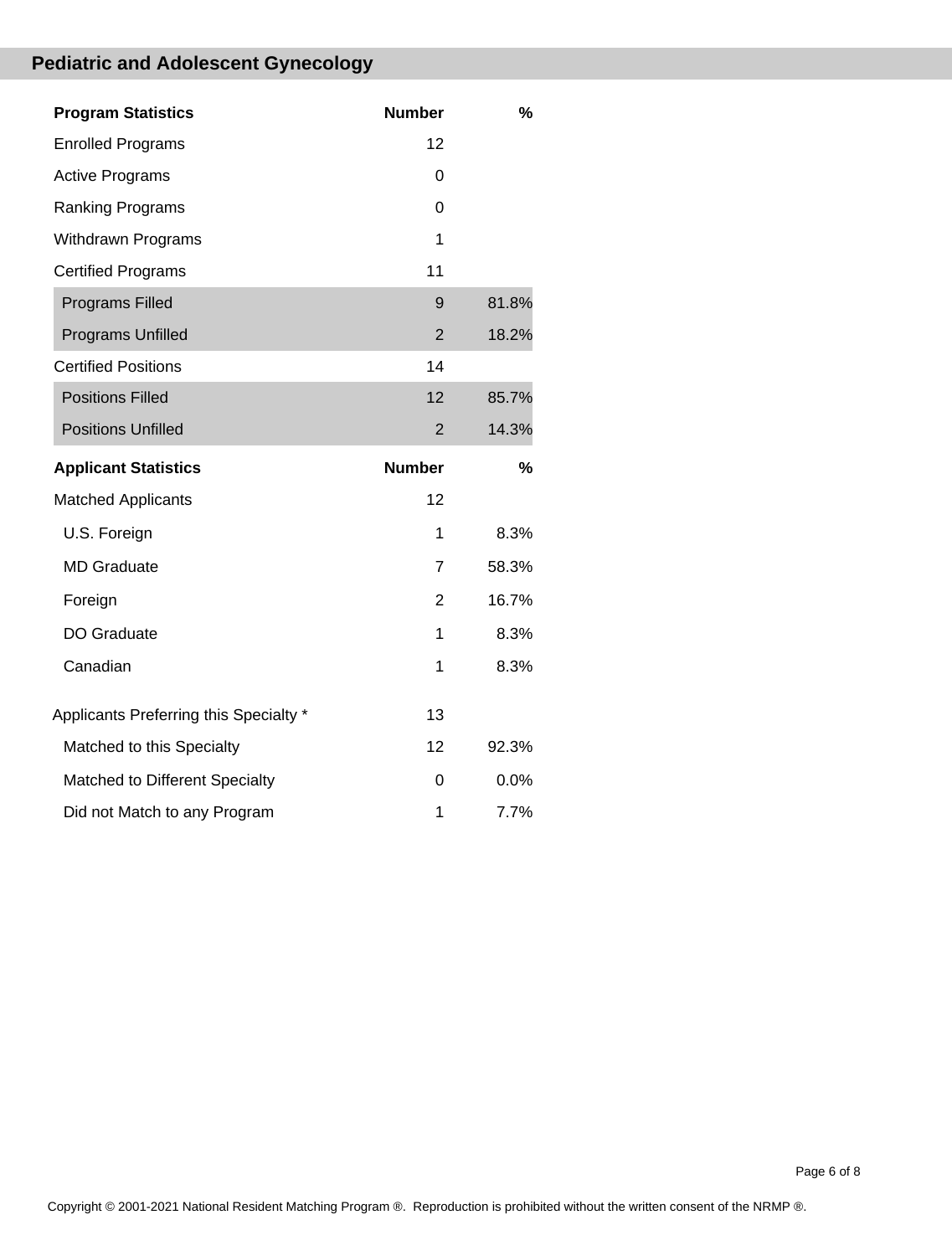# **Reproductive Endocrinology**

| <b>Program Statistics</b>              | <b>Number</b>  | %      |
|----------------------------------------|----------------|--------|
| <b>Enrolled Programs</b>               | 41             |        |
| <b>Active Programs</b>                 | 1              |        |
| Ranking Programs                       | $\Omega$       |        |
| <b>Withdrawn Programs</b>              | $\Omega$       |        |
| <b>Certified Programs</b>              | 41             |        |
| <b>Programs Filled</b>                 | 41             | 100.0% |
| Programs Unfilled                      | $\overline{0}$ | 0.0%   |
| <b>Certified Positions</b>             | 49             |        |
| <b>Positions Filled</b>                | 49             | 100.0% |
| <b>Positions Unfilled</b>              | $\Omega$       | 0.0%   |
|                                        |                |        |
| <b>Applicant Statistics</b>            | <b>Number</b>  | %      |
| <b>Matched Applicants</b>              | 49             |        |
| U.S. Foreign                           | 2              | 4.1%   |
| <b>MD Graduate</b>                     | 44             | 89.8%  |
| Foreign                                | $\overline{2}$ | 4.1%   |
| DO Graduate                            | 1              | 2.0%   |
| Applicants Preferring this Specialty * | 70             |        |
| Matched to this Specialty              | 49             | 70.0%  |
| Matched to Different Specialty         | $\Omega$       | 0.0%   |